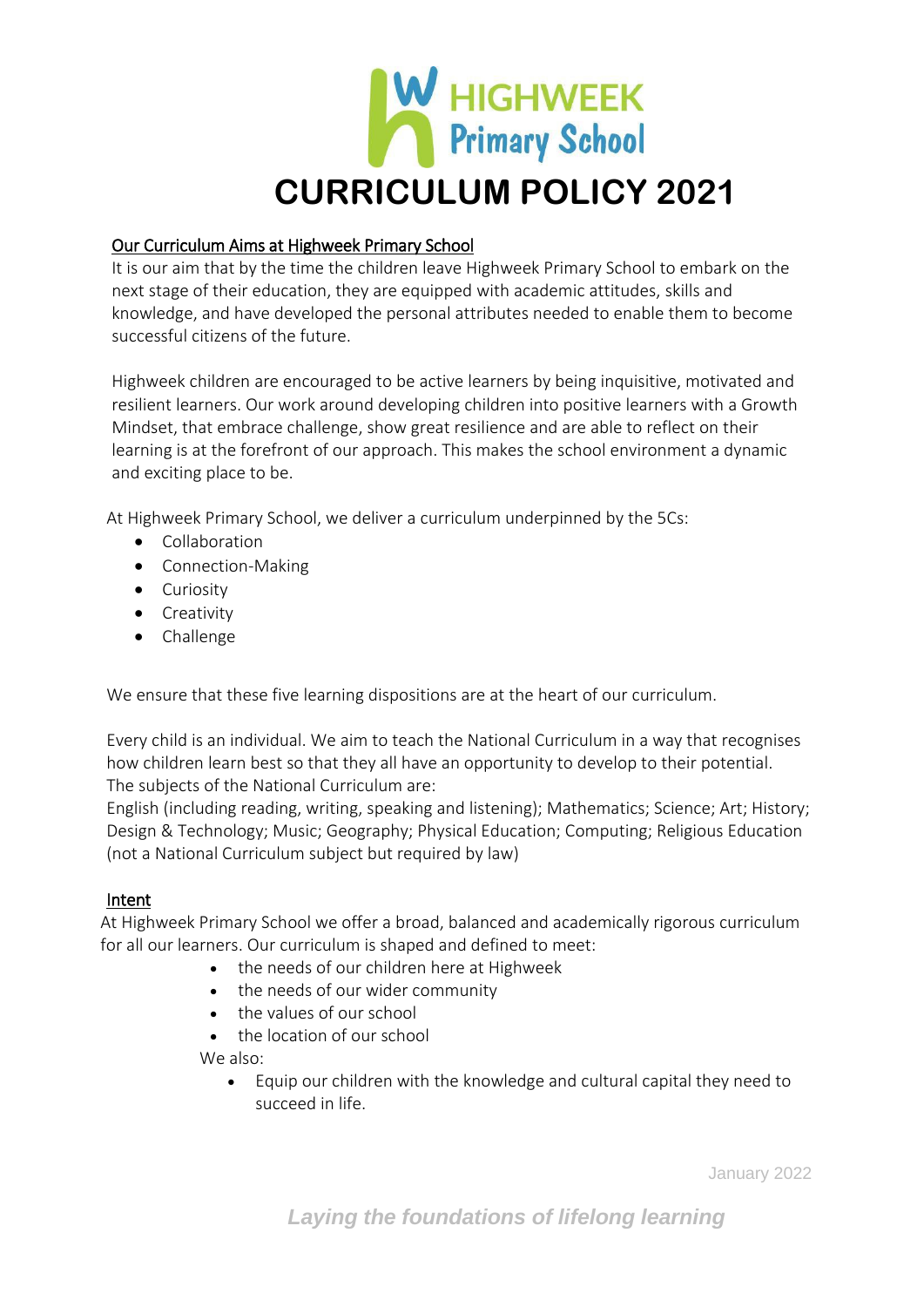

- Support the acquisition of knowledge, vocabulary and language of learning.
- Promote good behaviour and safety
- Support children's spiritual, moral, social and cultural development

The curriculum is aspirational, engaging, relevant, challenging, enjoyable and enriching. We are a very inclusive school and strive for all pupils to make maximum progress from their starting points.

The school puts high importance on sport and healthy lifestyles. We are committed to ensuring that pupils can access a broad range of provision and sports through our curriculum and extended school provision. We have a full time sports coach and a good range of facilities. Sporting activities are also set up at lunchtimes to encourage purposeful physical activity. Year 5 children support this in their leadership roles as playleaders, encouraging participation and collaboration. Daily Physical Activity (DPA) for all pupils supplements our PE curriculum.

## A Knowledge, Skills and learning Attitudes-based Curriculum

Our curriculum is designed with knowledge, skills and learning attitudes at its heart to ensure that children develop a strong vocabulary base and understanding of the world. The curriculum promotes long term learning and we believe that progress means knowing more and remembering more. We have developed a curriculum inspired by current research on how memory works, to ensure that children are taught in a way in which they can remember the content in future years. Our subject curriculum is designed and delivered in a way that allows pupils to transfer key knowledge to long-term memory. It is sequenced so that new knowledge and skills build on what has been taught and pupils can work towards clearly defined end points.

This is achieved by our teaching of how we become the best learners that we can be, focussing around the 5Cs: Collaboration, Connection Making, Curiosity, Creativity and Challenge.

Our approach to teaching and learning is clearly defined and its components are set out in Highweek's Teaching and Learning Expectation and Standard document.

## Implementation

## Curriculum Organisation:

The curriculum in each year group at Highweek is taught through exciting half termly topics. Children in the Early Years Foundation Stage are taught using the EYFS framework with an emphasis on developing key skills, knowledge and understanding through direct teaching

January 2022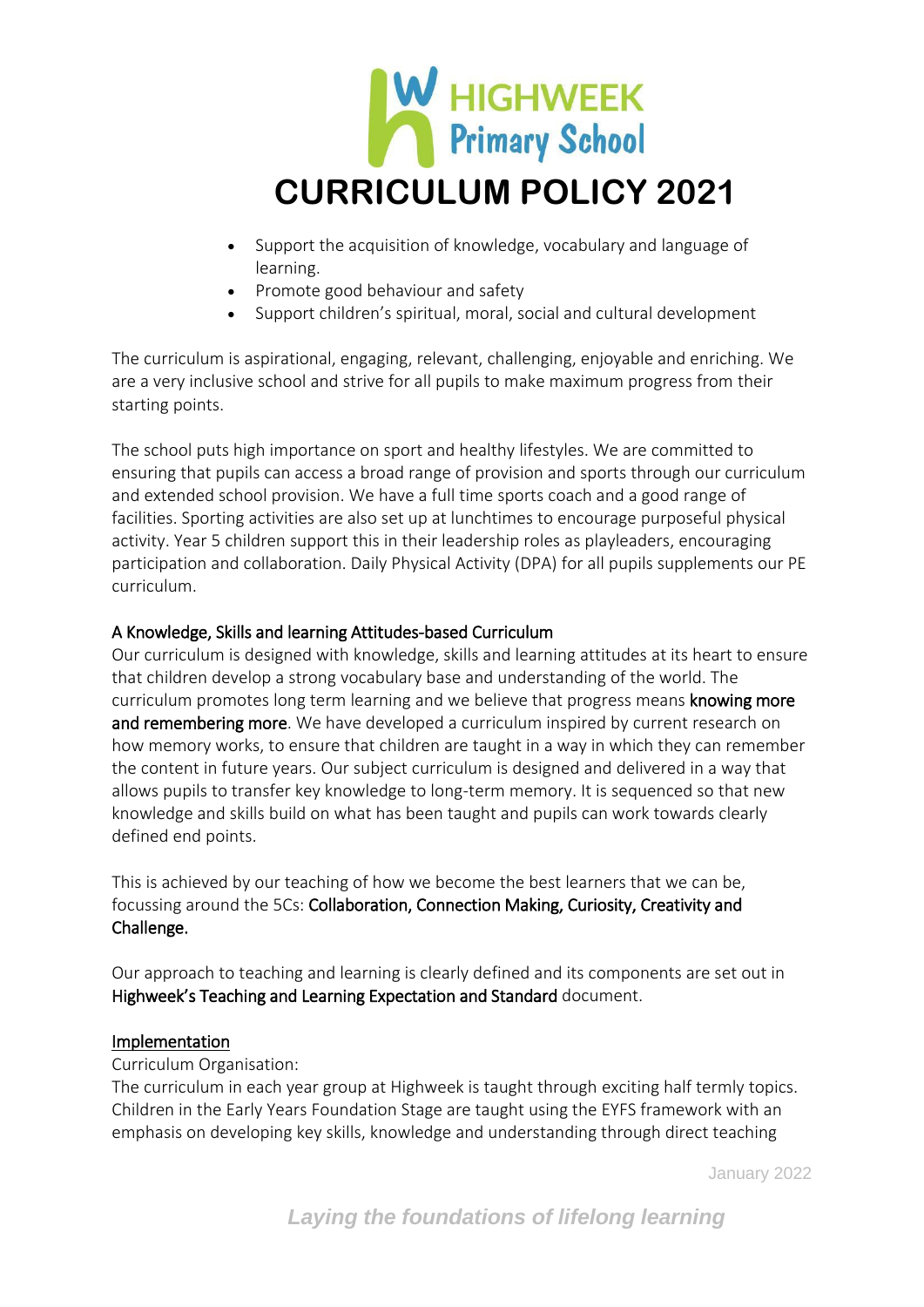

and purposeful play. The statutory National Curriculum is taught across Key Stages 1 and 2. Our curriculum is organised around subjects and, where relevant, subjects are integrated to make meaningful connections, whilst maintaining the integrity of each subject discipline.

We use a two-year rolling programme of planning to accommodate any mixed year groups in classes and to ensure that there is clear progression and depth of learning. We recognise that learning is not linear so create a spiral curriculum. Key knowledge and skills taught is frequently re-visited in order for key knowledge and skills to be embedded into long term memory. Over the course of study, teaching is designed to help pupils to remember long term the content they have been taught and to integrate new knowledge into larger ideas.

Our effective feedback policy demonstrates how we check pupils' understanding, identify misconceptions and provide clear direct feedback. In doing this, they are able to adapt their teaching in order for pupils to make accelerated progress. Our feedback policy explains our processes and procedures in more detail.

We place high importance on developing pupils' learning dispositions in order that they have an active curiosity in the curriculum and desire to learn and make good progress. We understand that creating a Growth Mindset in both our children and staff is the key to creating happy, successful individuals who embrace challenge, celebrate their mistakes and learn from them and finally persevere and show resilience in all they do.

Our curriculum incorporates developing these learning traits through Achievosaurs in EYFS and then in Key stages 1 and 2 the use of the language of learning. This is core to how we deliver the curriculum at Highweek.

Learning goes beyond the classroom, taking advantage of the locality and school grounds, and is enhanced by visitors with specific expertise and wide experiences. These include day trips, extra-curricular clubs and residential visits. This includes our 11 before 11 Curriculum.

## Impact

The impact of the curriculum is measured in progress made and attainments achieved and personal qualities acquired.

The impact of our curriculum is seen in:

- The progress our children make in relation to their starting points
- High standards and expectations for each year group as they move through the school.
- Quality learning experiences which are memorable, worthwhile and challenging.
- Teaching which is rigorous, personalised, innovative and learning-centred.

January 2022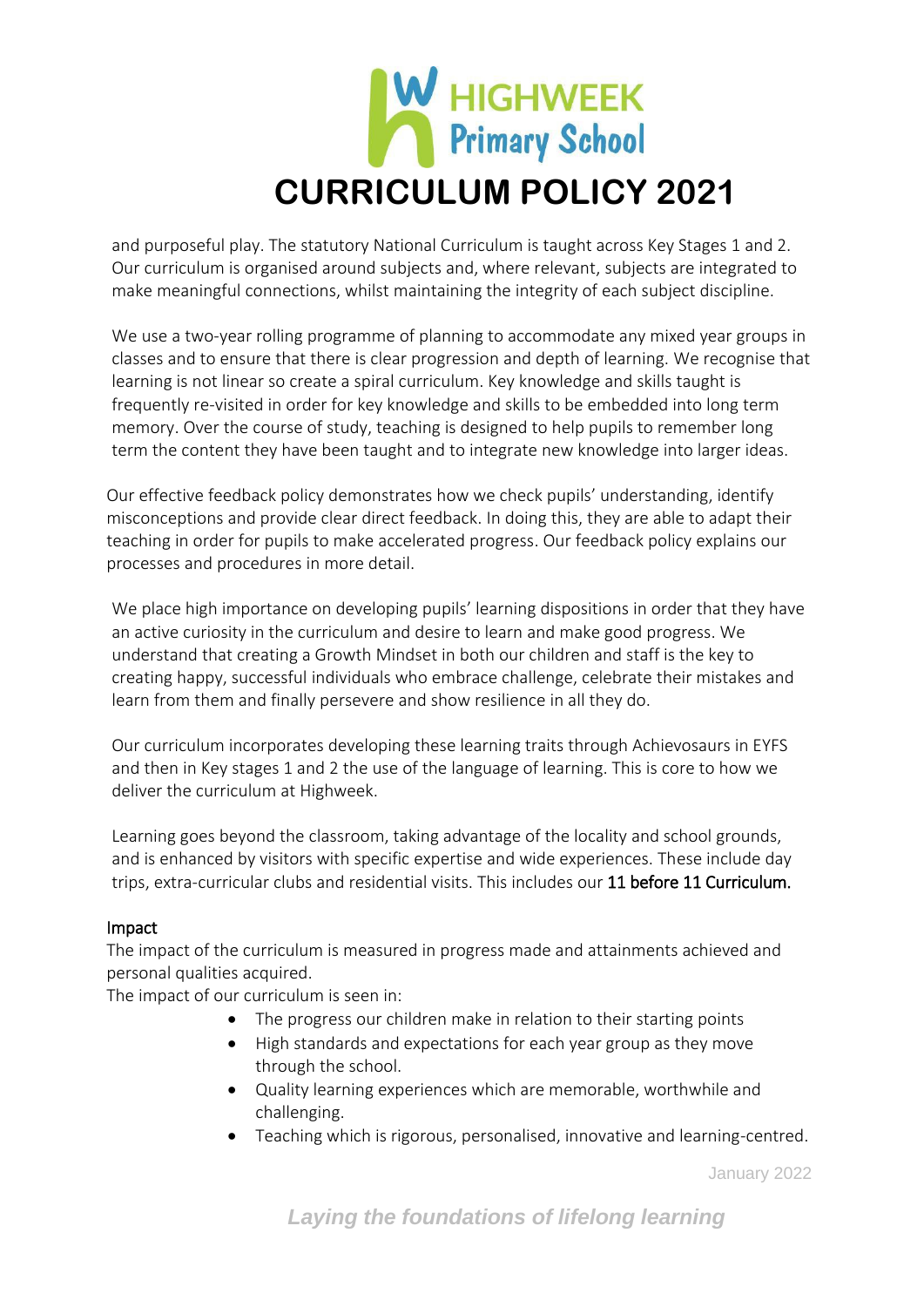

- Children that are curious, embrace challenge, engaged, resilient, questioning, resourceful, independent and collaborative.
- Children with high levels of self-efficacy and belief, with well-formed characters, who have a thirst for learning and are aspirational for their futures and see learning as a route to maximising their life's chances.
- Individuals who value and respect one another and demonstrate Highweek's values.

## Means of Measuring Impact:

The curriculum is regularly reviewed, developed, monitored and evaluated by the Headteacher, Senior Leadership Team, subject leads, external advisers and governors, leading to improvements and innovation.

Subject leaders take responsibility for ensuring coverage, progression and standards through long and medium-term planning, promoting the subject and developing the teaching methodology and securing high quality resources. They regularly monitor and evaluate learning, teaching and the curriculum.

Planning is detailed, regular and collaborative and prepares teachers so they provide a coherent, personalised learning experience.

Assessment is both formative and summative and progress and attainment are regularly tracked and followed up in termly Pupil Progress meetings. Our assessment policy sets out how we use assessment to measure impact.

The school puts high importance on sport and healthy lifestyles. We are committed to ensuring that pupils can access a broad range of provision and sports through our curriculum and extended school provision. We have a sports coach and a good range of facilities. Sporting activities are also set up at lunchtimes and after school to encourage purposeful physical activity. Year 5 children support this in their leadership roles as playleaders, encouraging participation and collaboration. Daily Physical Activity (DPA) for all pupils supplements our PE curriculum.

## Curriculum information

At the beginning of each term, parents are sent a newsletter explaining the work that their child will be covering and how they can help. Early in the Autumn term parents are invited into school to meet the teacher and discuss the year ahead.

#### Work at home

January 2022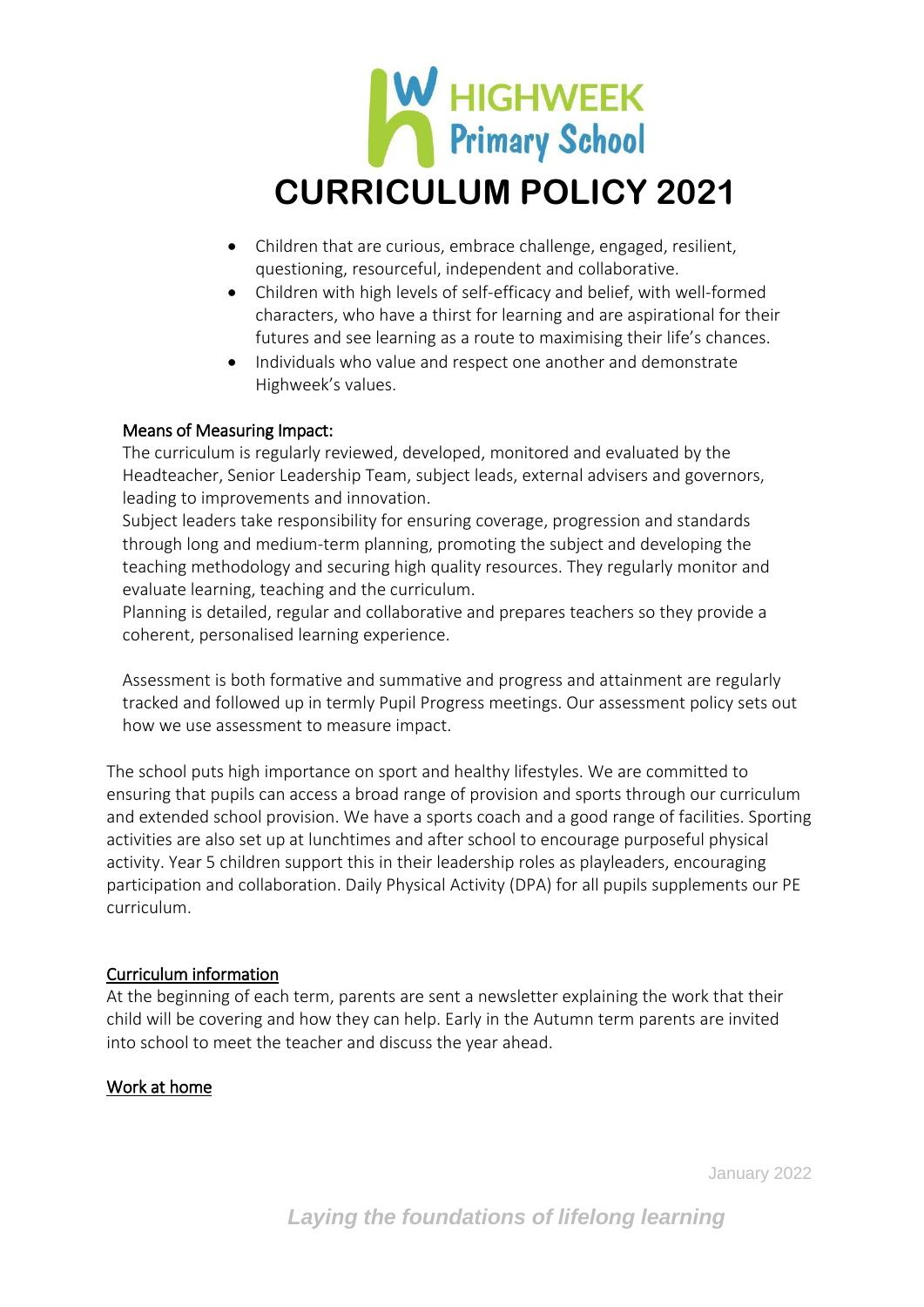

We recognise that collaboration between home and school is essential. From the earliest days in school parents are encouraged to share books with their children and to hear them read as they become more able to read for themselves.

With the aim building a partnership between parents and the school and engaging curiosity, at the start of each topic 'preview learning' is given to children. Preview learning is to allow children and parents to research topics and areas of the curriculum that they will next access, giving the children the opportunity to have a "head start" in their knowledge and understanding of that area, allowing the learning to move on at a quicker pace. The length of the preview learning will depend on the area of the curriculum. It can be set on a weekly basis, or one area can last several weeks. Preview learning is always celebrated throughout the school on display in the class room and corridors.

## Assessment and testing

Assessment forms a daily part of our work. To help the children to learn we need to know what each child can do so that we can plan for the next stage. We are making assessments when we hear a child read, when they read what they have written, when they talk about their work, when we watch them in P.E. or when they are building a model and so on. Sometimes these assessments are recorded for later use. Often they are acted upon straight away, for example by asking a question to help a child understand an idea more clearly.

# EYFS

## Intent

All children will experience language at the heart of an ambitious and engaging curriculum. The curriculum will inspire curiosity and ignite a joy for discovery and learning. The curriculum will develop children's love of books, reading and vocabulary with a key focus on creativity and imagination. The curriculum will ensure all children feel valued, respected and cared for as well as become happy and confident as independent learners and leave our Early Years Centre ready to enjoy future learning. The curriculum will have clear progression across all areas of learning from entry to the end of Reception, from which all children's next steps will be made.

#### Implementation

We have developed a curriculum that supports a Repeat, Revisit and Rehearse process to ensure learning is embedded. All areas of learning will be covered in greater depth to develop long term memory, deepening understanding and consolidating skills as opposed to lots of subject areas in a superficial way. The learning each half term is built into Nuggets of Knowledge that link to learning in Key Stage 1, this ensures children are prepared and have the knowledge and skills they need to engage and progress confidently.

January 2022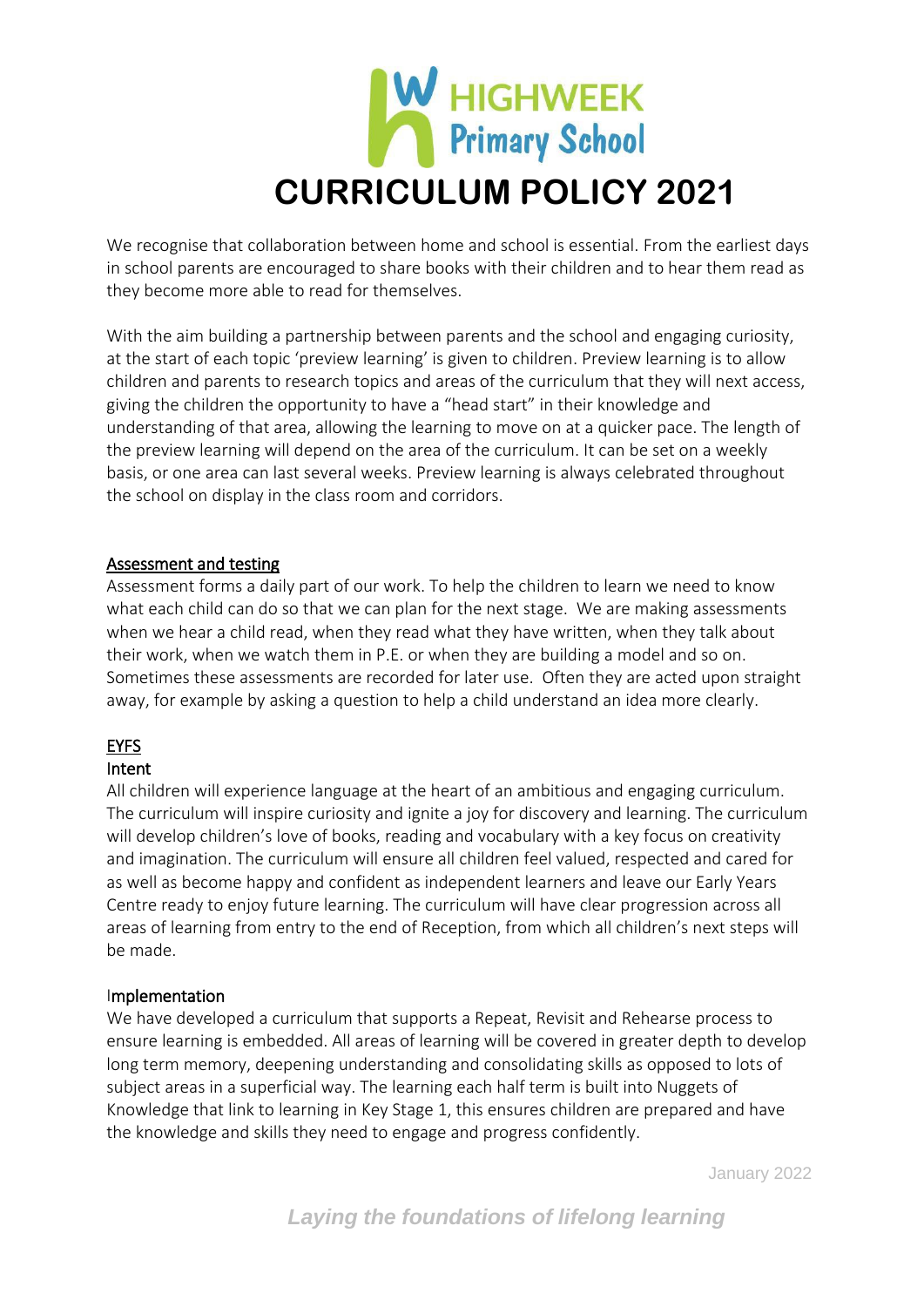

We have 6 umbrella topics to be covered throughout the year, these will be visited in both Nursery and repeated in Reception. The topics are loose and can take which ever direction the children and their interests take them. However, highly skilled staff will guide their learning using their knowledge and understanding of child development and required outcomes to use each child's play to develop their knowledge and skills. Through recognising where a child's learning is currently and recognising appropriate next steps, staff will be able to push learning forward and use this to plan future learning. Staff will have a strong understanding of each child's individual need and be able to scaffold learning steps that are appropriate and supportive.

The areas of learning are embedded within the environment. These are continuously developed and changed linked to skills, knowledge and interests of the children however always readily available for children's independent learning due to our school non-negotiable provision.

Language is at the heart of our curriculum. Each umbrella topic has planned vocabulary linked to Key Stage One and Two's Tier vocabulary, to be taught and encouraged within the environment and by trained staff. Children's use of new vocabulary is celebrated by becoming a word wizard. Language can be seen throughout our setting and consistent encouragement by all to use of key vocabulary promotes its use.

Each of the 6 umbrella topics have linked texts to develop language as well as a love of reading and storytelling – these will be available for children to access within the environment but also to be shared by adults and peers to celebrate the joy that reading brings. These are part of our who school reading spine.

The curriculum is accessed through the environment both inside and outside, interactions and adult directed learning in small groups or whole class. Real life experiences will be provided as well as celebrations of children's learning at home. The characteristics of effective learning are at the forefront of decision making when providing provision and are celebrated within our environment by the use of our Achieveasaurs.

Observations and assessments will be used continuously to ensure up to date knowledge of the children's attainment as well as direct the next steps in learning, as well as directing which way the curriculum travels and the provision provided. However, the steps of progression will remain. Children will have one formal observation which will be taken each week for each child via Tapestry.

January 2022